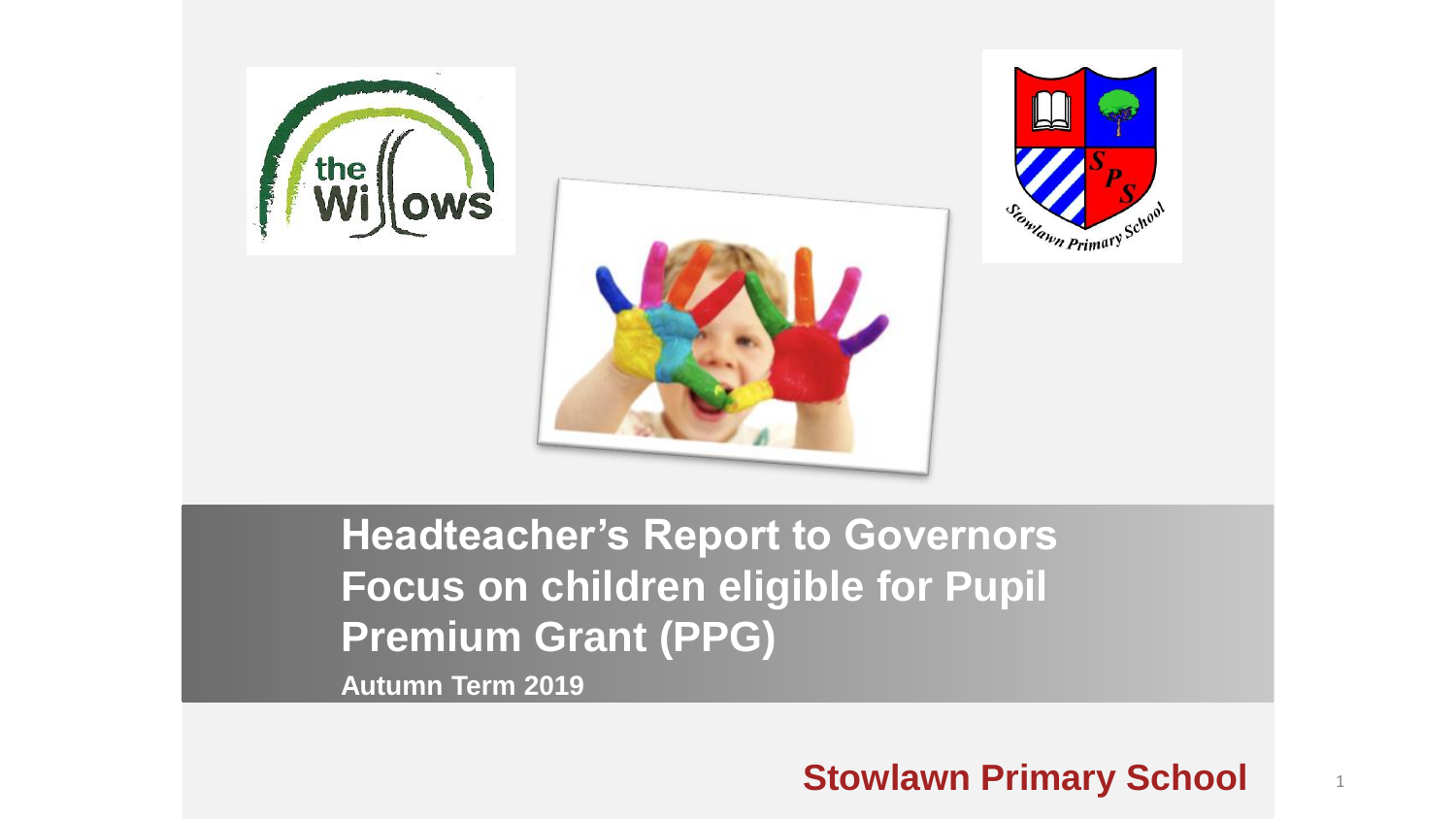

## **Pupil Premium Grant 2018-2019: How was it spent?**

Funding of

 Resources to deliver range of intervention programmes to accelerate progress in reading, writing and maths for PPG pupils

Part funding of:

- 3 additional Teachers to support reading and writing
- 12 Teaching assistants
- Training to improve quality of teaching for all pupils e.g. Maths MAST Course, Outstanding Teacher Programme,
- SLA provision from educational psychologist and specialist SEN teacher
- Educational Welfare Officer
- Training for new PPG leader
- L3 safeguarding training for two staff
- National SENCO training for one additional member of staff
- Cultural opportunities such as educational visits, theatre visits, workshops, residential visits

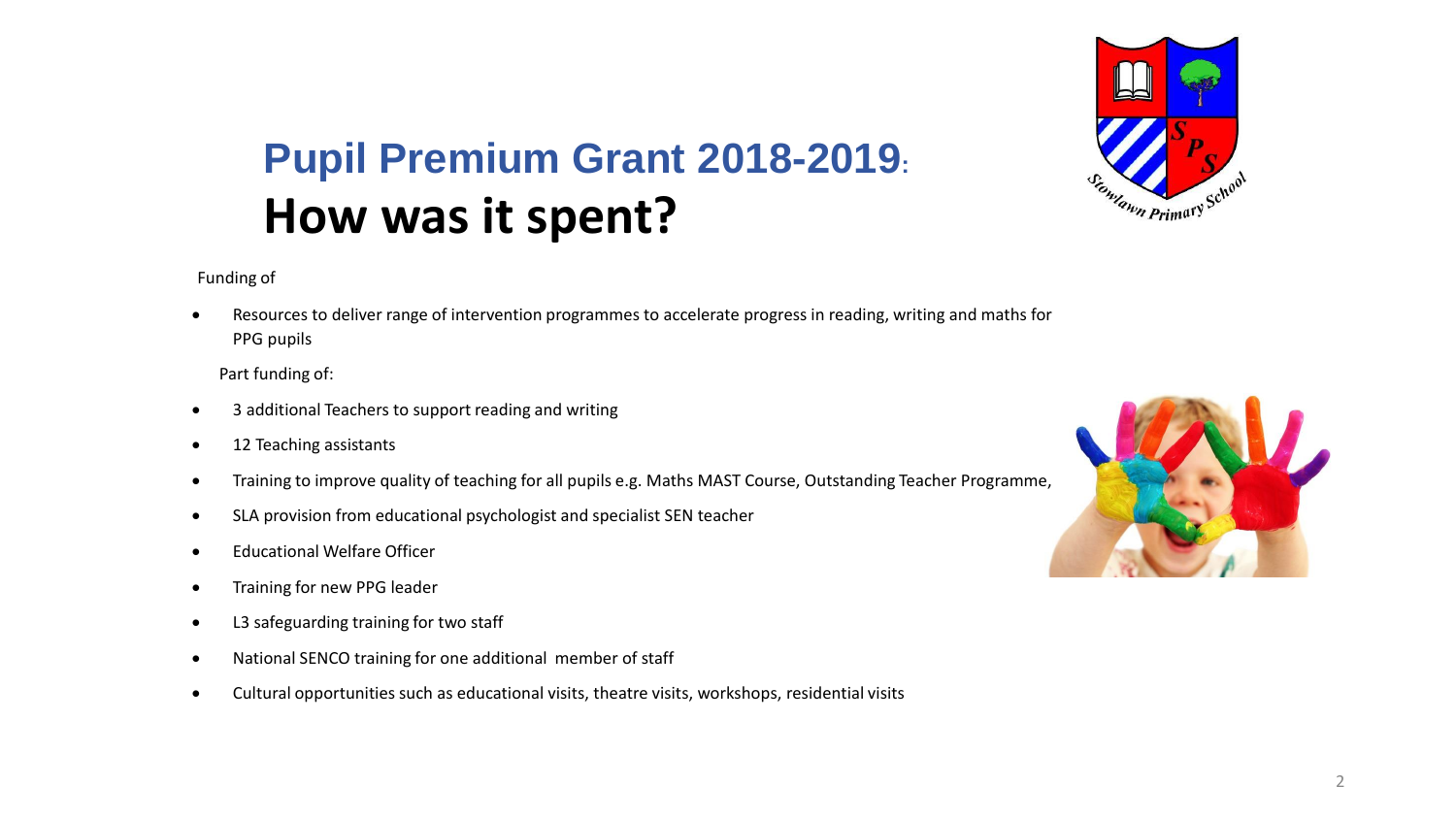



# **Analysis of statutory assessments July 2019**



**Outcomes for Pupils eligible for Pupil Premium Grant (PPG) Summer Term 2019**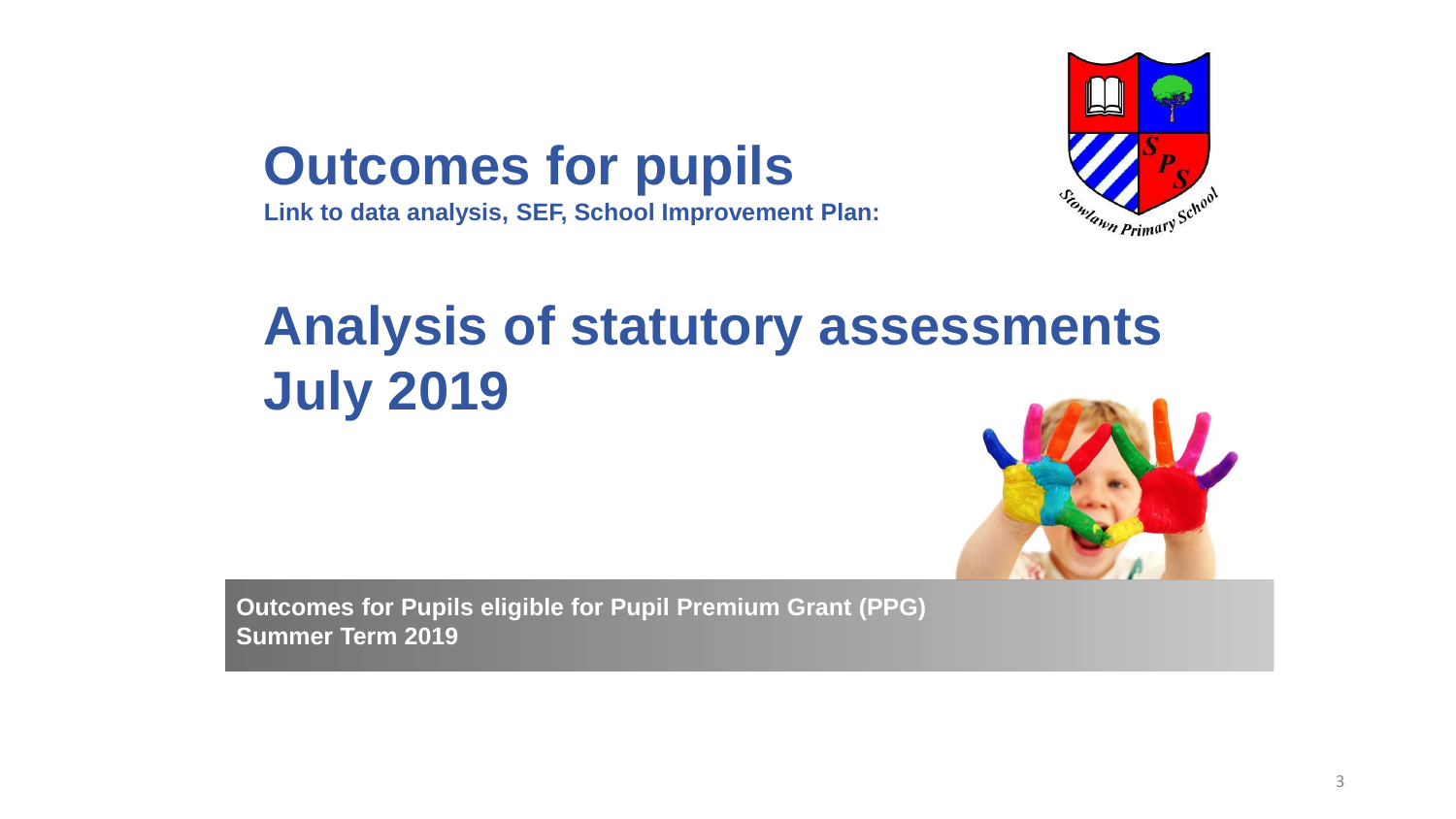

National 201

#### **1. Levels Early Years: Current Reception Class: Outcomes July 2019**

|                       |                                                | Reading                                               |                      |                                                                 | Writing                                    |                             | Maths (N)                                      |                                    |                                             | <b>GLD</b>            |                  |
|-----------------------|------------------------------------------------|-------------------------------------------------------|----------------------|-----------------------------------------------------------------|--------------------------------------------|-----------------------------|------------------------------------------------|------------------------------------|---------------------------------------------|-----------------------|------------------|
|                       |                                                | <b>Attainment</b>                                     |                      |                                                                 | <b>Attainment</b>                          |                             | <b>Attainment</b>                              |                                    |                                             | <b>Attainme</b><br>nt |                  |
| group<br>⊇.<br>Number | $\overline{\mathbf{a}}$<br>Expected<br>Reading | ត<br><b>Pa</b><br>eading<br>xceedir<br>EX<br>$\alpha$ | ∼<br>201<br>National | $\overline{\mathbf{a}}$<br>$\overline{8}$<br>Expecte<br>Writing | ត<br>$\overline{5}$<br>Writing<br>Exceedir | $\bar{}$<br>201<br>National | ಸ<br>$\overline{3}$<br>Expecte<br><b>Maths</b> | 苘<br>ဥ္<br>Maths<br><b>Exceedi</b> | $\overline{\phantom{0}}$<br>201<br>National |                       | ≏<br><u>්</u>    |
| Groups                |                                                |                                                       |                      |                                                                 |                                            |                             |                                                |                                    |                                             |                       |                  |
| All<br>49             | 67%                                            | 12%                                                   | 77%                  | 63%                                                             | 12%                                        | 73%                         | 67%                                            | 14%                                | 79%                                         | 63%                   | 71%              |
| <b>PPG</b><br>18      | 72%                                            | 11%                                                   | 63%                  | 67%                                                             | $ 11\%$                                    | 58%                         | 72%                                            | 11%                                | 66%                                         | 67%                   | 63%              |
| not PPG<br>31         | 65%                                            | 13%                                                   | 79%                  | 61%                                                             | 13%                                        | 76%                         | 65%                                            | 16%                                | 81%                                         | 61%                   | <mark>79%</mark> |

67% of PPG pupils achieved GLD compared to 61% of other pupils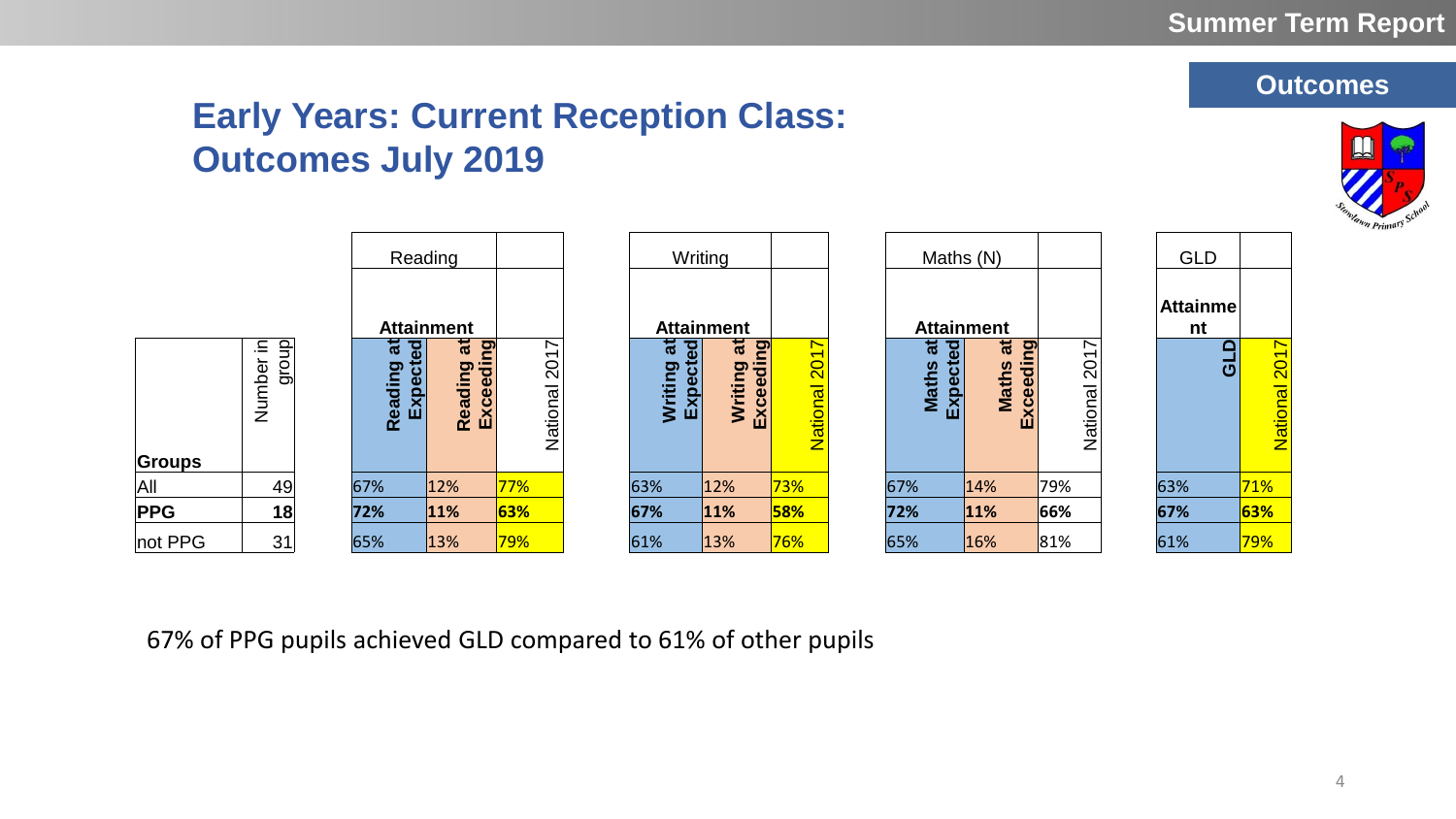#### **1. Level Early Years: Current Reception Class: Outcomes July 2019**



#### **Evaluation:**

- The cohort has changed significantly over the year due to the expansion in numbers. This has resulted in a significant rise in EAL pupils within the cohort. The pupils identified with SEND are complex and significant. At least two children will need specialist provision in the future. EAL and SEND has impacted upon outcomes.
- As a result, there is a significant difference between the outcomes of pupils who have been to our nursery compared to new pupils, which impacts on the overall figures.
- All groups except PPG are below national for GLD.
- High staffing ratios have enabled the targeting of groups and individuals., especially by staff trained in Early Language intervention.
- **PPG expenditure has ensured that PPG outcomes are better than other pupils and are significantly above national figures. This is the second year that this has happened.**
- **Development Point for SIP**
- Outcomes for SEND and EAL pupils are significantly below those nationally for their counterparts.
- The impact of nursery provision is significant look at how nursery access can continue to be increased so more children benefit from it.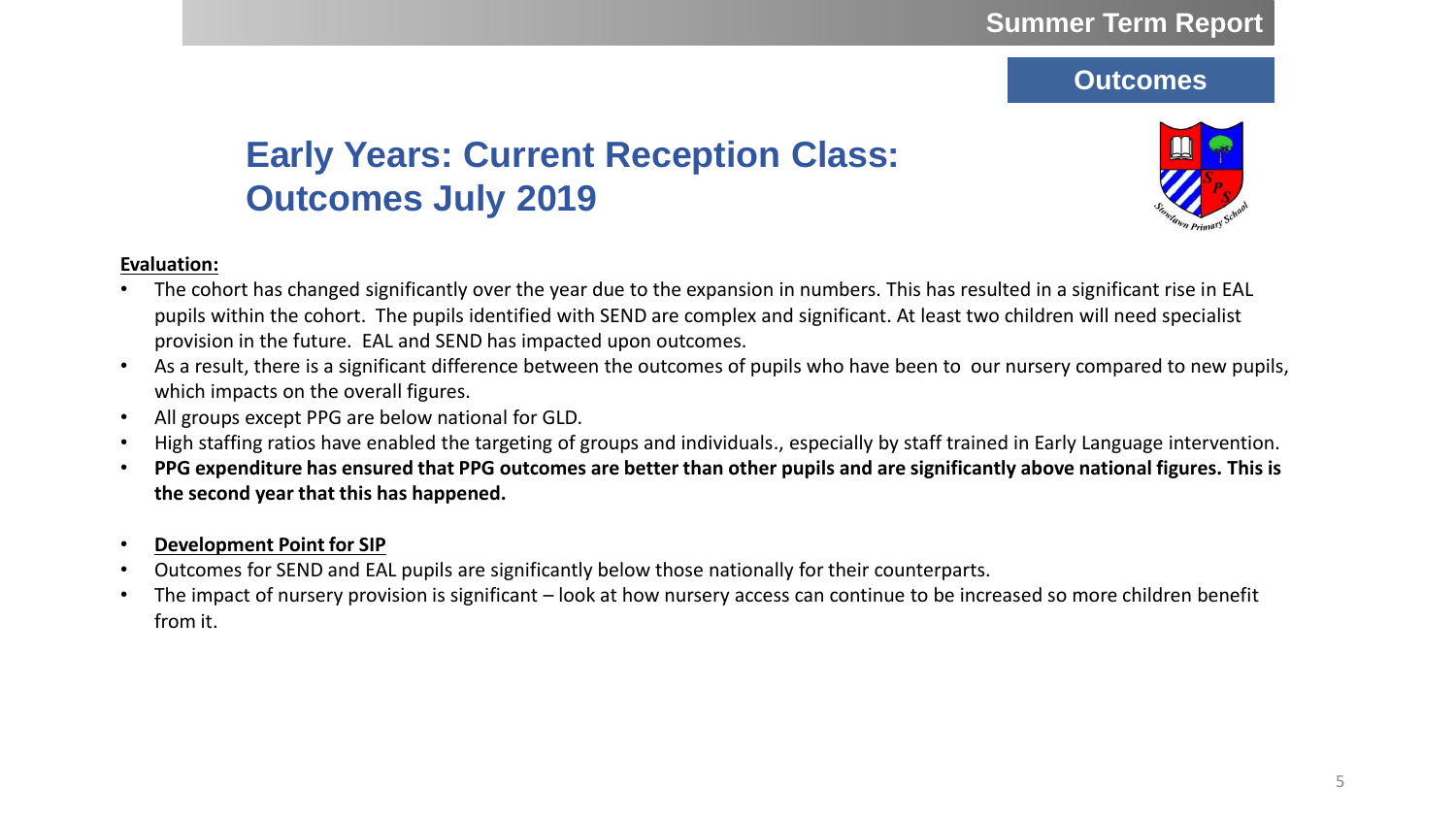# a<sub>hrn</sub> Primary

#### **Outcomes**

## **Key Stage 1 Attainment: Phonics Outcomes 2019**

| 2019 Year 1<br><b>Groups</b> | <b>Number in</b><br>group | <b>National</b><br>2017 | School 2019<br>% passing phonics<br>screening check |  |
|------------------------------|---------------------------|-------------------------|-----------------------------------------------------|--|
| All                          | 28                        | 81%                     | 93%                                                 |  |
| <b>PPG</b>                   | 14                        | 63%                     | 93%                                                 |  |
| not PPG                      | 14                        | 83%                     | 100%                                                |  |

Y2 re-takes:

- 1 child dis-applied new to country
- 3 children took the test.
- One passed 33%
- Two did not pass One child is SEN, one new to country (joined 29.04.19)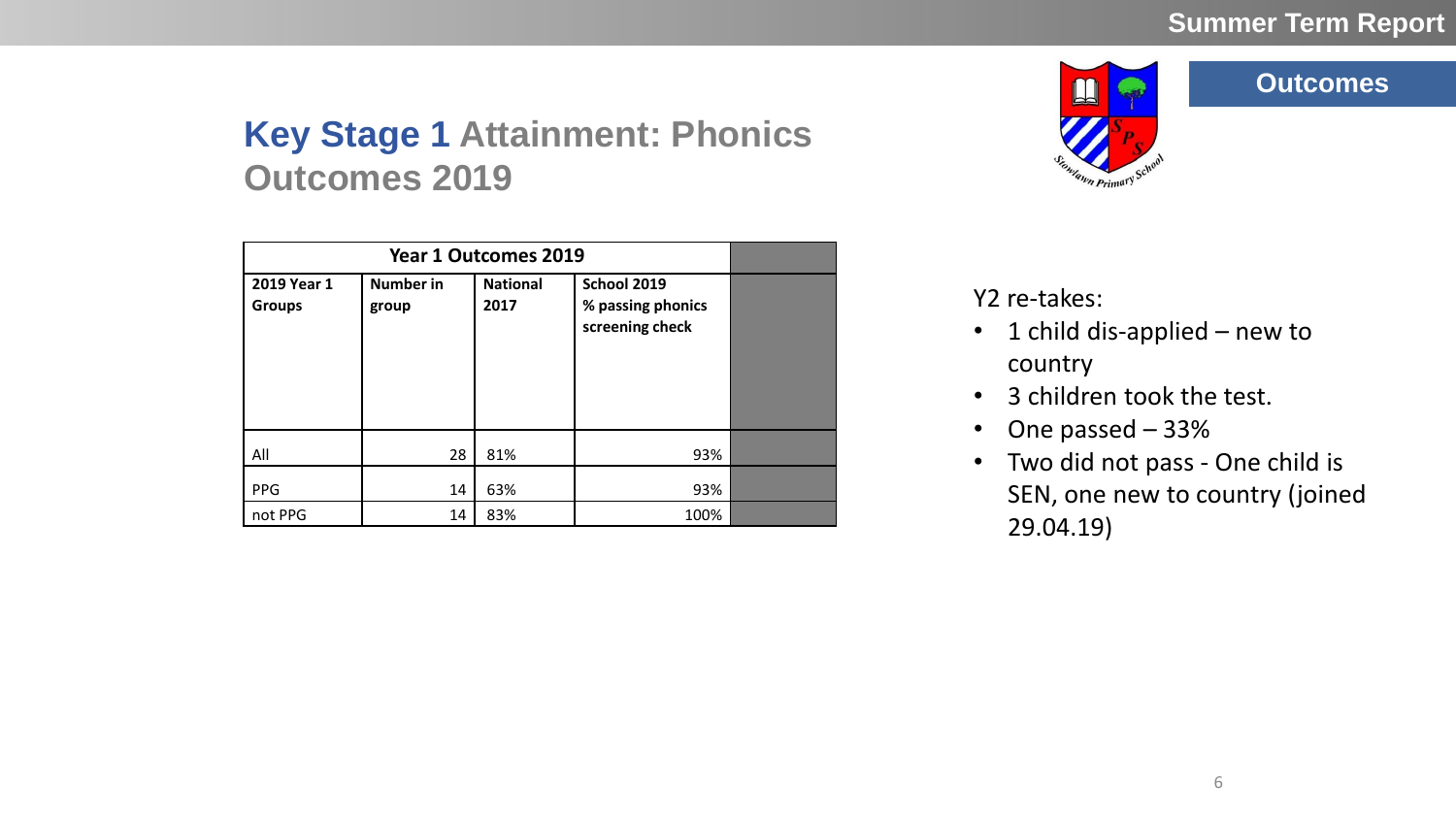## **Key Stage 1 Attainment: Phonics Outcomes 2019**



#### **Evaluation:**

Impact: Phonics has again been a school improvement focus this year. The embedded practice started in 2016-2017 has had a positive effect on standards, with results being in line with those of the previous two years.

Actions taken have included developing the RWI system to support phonics more effectively.

PPG pupils have received targeted interventions by trained members of staff.

Only one PPG pupil did not pass. He joined the class in January and has made very good progress from a very low starting point. We anticipate he will pass in Y2.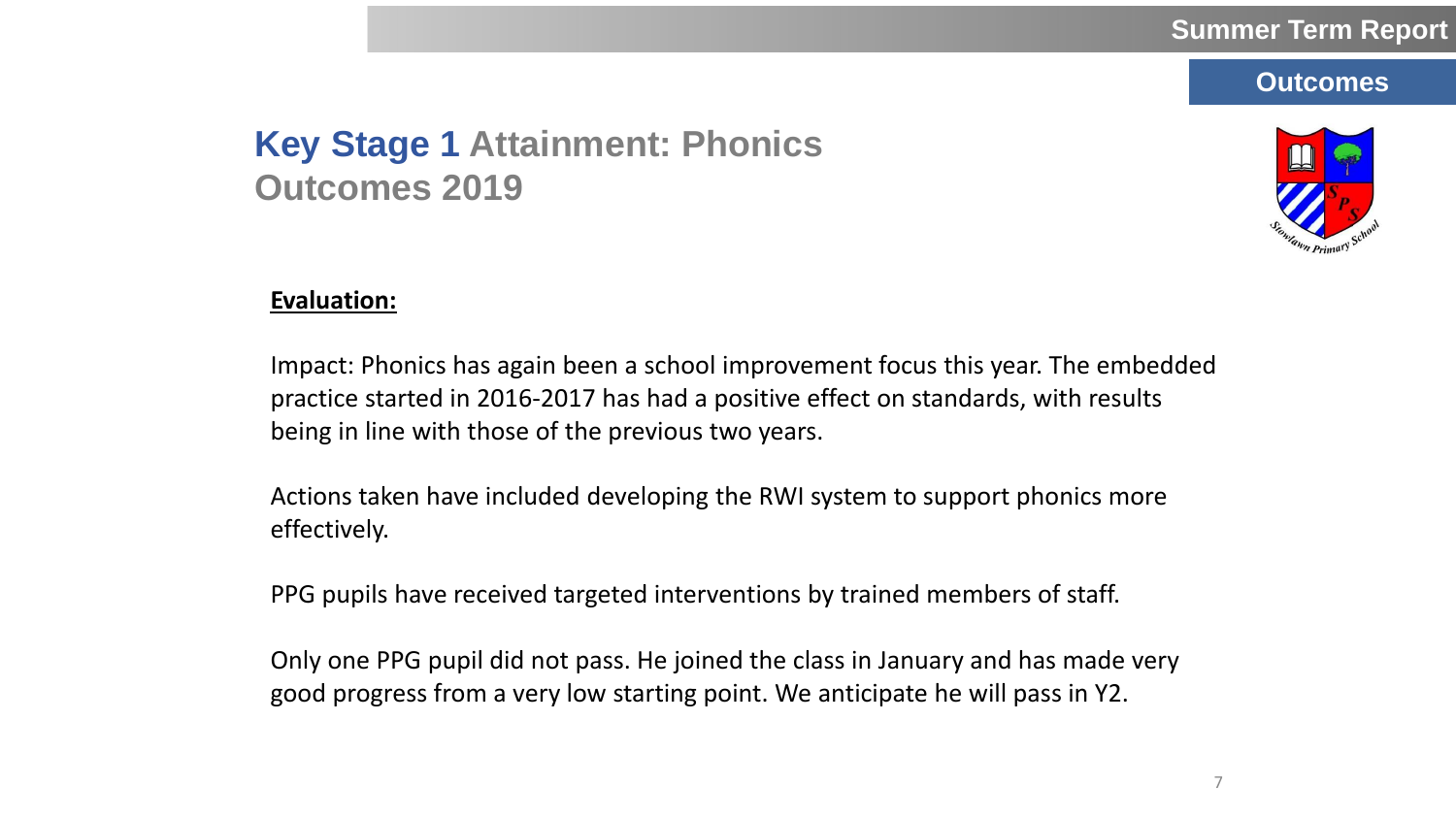## **Key Stage 1 Attainment 2019 Attainment of Groups**



| Reading       |                    |  |                 | Writing                    |                         |                      |                |                   | <b>Maths</b>     |                      |  |             |               |                        |         |
|---------------|--------------------|--|-----------------|----------------------------|-------------------------|----------------------|----------------|-------------------|------------------|----------------------|--|-------------|---------------|------------------------|---------|
|               |                    |  | <b>Stowlawn</b> |                            |                         | <b>National 2018</b> |                | <b>Stowlawn</b>   |                  | <b>National 2018</b> |  | Stowlawn    |               | <b>National 2018</b>   |         |
| <b>Groups</b> | group<br>Number in |  |                 | ທ<br>≏<br>ပ<br>π<br>eading | EXS<br>ಕ<br>ဥ<br>듕<br>œ | at GDS<br>Reading    | EXS<br>Writing | ທ<br>ಕ<br>Writing | n<br>Σ<br>riting | GDS<br>ಕ<br>Writing  |  | ဖာ<br>Math  | ທ<br><u>ဓ</u> | at EXS<br><b>Maths</b> |         |
| All           | 30                 |  | 60% 13% 75%     |                            |                         | 26%                  | 53% 3%         |                   | 70%              | 16%                  |  | 63% 13% 76% |               |                        | 22%     |
| <b>PPG</b>    | 11                 |  | 64%             | $ 0\%$                     | 62%                     | 14%                  | 64% 0%         |                   | 55%              | 8%                   |  | 64%         | $ 0\%$        | 63%                    | $ 12\%$ |
| not PPG       | 19                 |  | 58% 21% 79%     |                            |                         | 29%                  | 47% 5%         |                   | 74%              | $ 18\%$              |  | 63%         | 21% 80%       |                        | 25%     |

|          |                                  | Reading             |                        |                     |                              | Writing              |                   |                             |                      | <b>Maths</b>                |     |  |
|----------|----------------------------------|---------------------|------------------------|---------------------|------------------------------|----------------------|-------------------|-----------------------------|----------------------|-----------------------------|-----|--|
|          | Stowlawn<br><b>National 2018</b> |                     |                        | <b>Stowlawn</b>     |                              | <b>National 2018</b> | <b>Stowlawn</b>   |                             | <b>National 2018</b> |                             |     |  |
| EXS<br>ಹ | GDS<br>ಕ<br>Reading              | EXS<br>ಕ<br>Reading | ທ<br>ტ<br>ಹ<br>Reading | EXS<br>ಹ<br>Writing | ທ<br>ඏ<br>o<br><b>Writin</b> | ທ<br>只<br>Writing    | ტ<br>ಕ<br>Writing | ഗ<br>ш<br>ಹ<br><b>Maths</b> | ທ<br>ಹ<br>Maths      | ທ<br>at EX:<br><b>Maths</b> |     |  |
|          | % <mark>13%</mark> 75%           |                     | 26%                    | 53% 3%              |                              | 70%                  | 16%               | 63%                         | 13% 76%              |                             | 229 |  |
| ℅        | $ 0\%$                           | 62%                 | $ 14\%$                | 64% 0%              |                              | 55%                  | 8%                | 64%                         | $ 0\%$               | 63%                         | 129 |  |
| ℅        | $ 21\% $                         | 79%                 | 29%                    | 47% 5%              |                              | 74%                  | 18%               | 63%                         | 21%                  | 80%                         | 25% |  |

| <b>Maths</b>    |              |                      |              |  |  |  |  |  |  |  |
|-----------------|--------------|----------------------|--------------|--|--|--|--|--|--|--|
| <b>Stowlawn</b> |              | <b>National 2018</b> |              |  |  |  |  |  |  |  |
| EXS<br>Maths at | Maths at GDS | EXS<br>Maths at      | Maths at GDS |  |  |  |  |  |  |  |
| 63%             | 13% 76%      |                      | 22%          |  |  |  |  |  |  |  |
| 64%             | $ 0\%$       | 63%                  | 12%          |  |  |  |  |  |  |  |
| 63%             | 21% 80%      |                      | 25%          |  |  |  |  |  |  |  |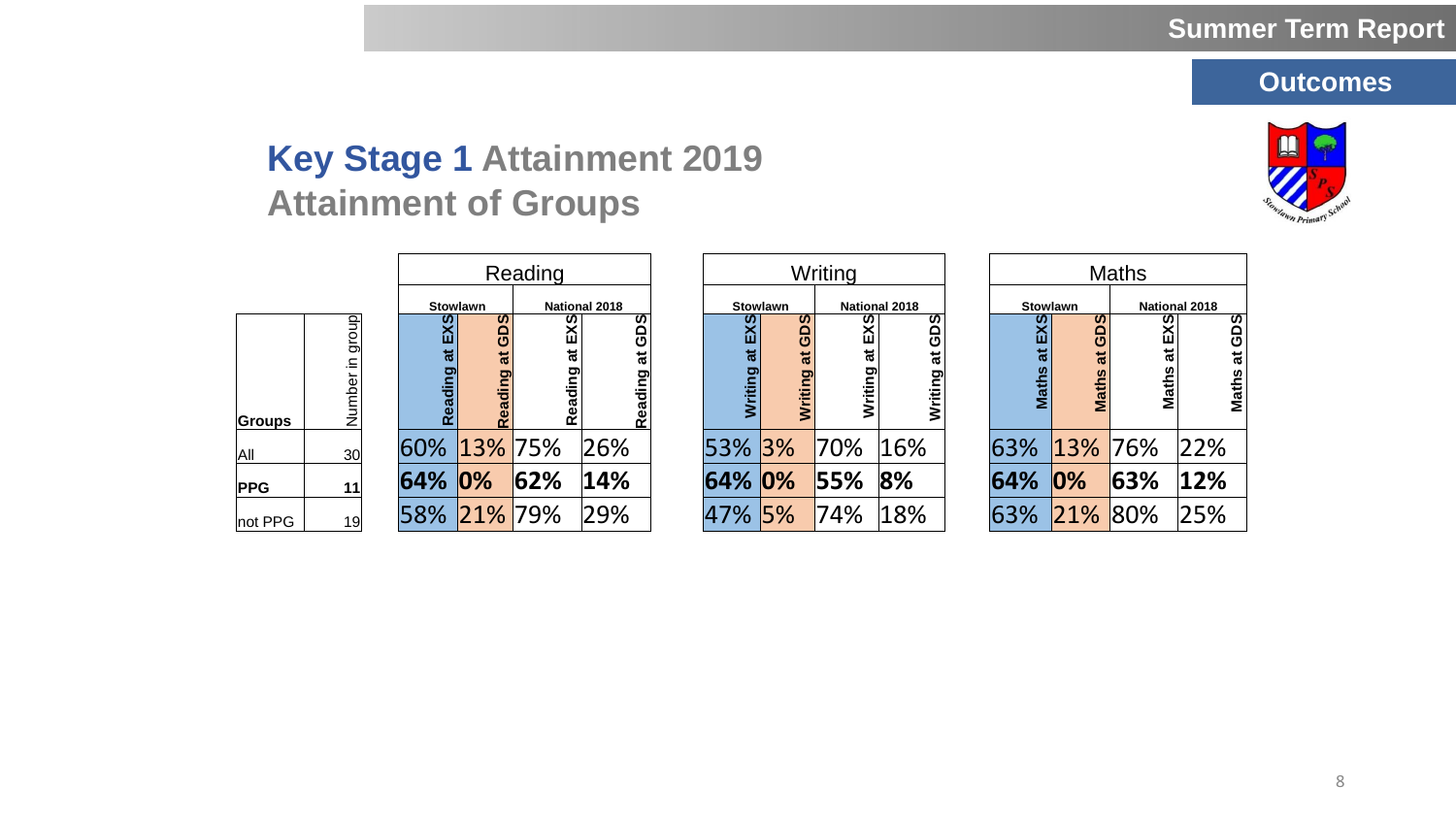## **Key Stage 1 Attainment 2018 Attainment of Groups**



#### **Evaluation:**

- **The attainment of PPG pupils was above that of other pupils at expected levels**.
- This cohort has been affected by mobility this year, with some more able children leaving and new children having EAL and attendance issues.
- **Area of development for SIP 2019-2020 –**
- Narrowing the gap between attainment in KS1 in all areas, especially boys reading and writing and for EAL pupils
- Attainment of PPG pupils at higher levels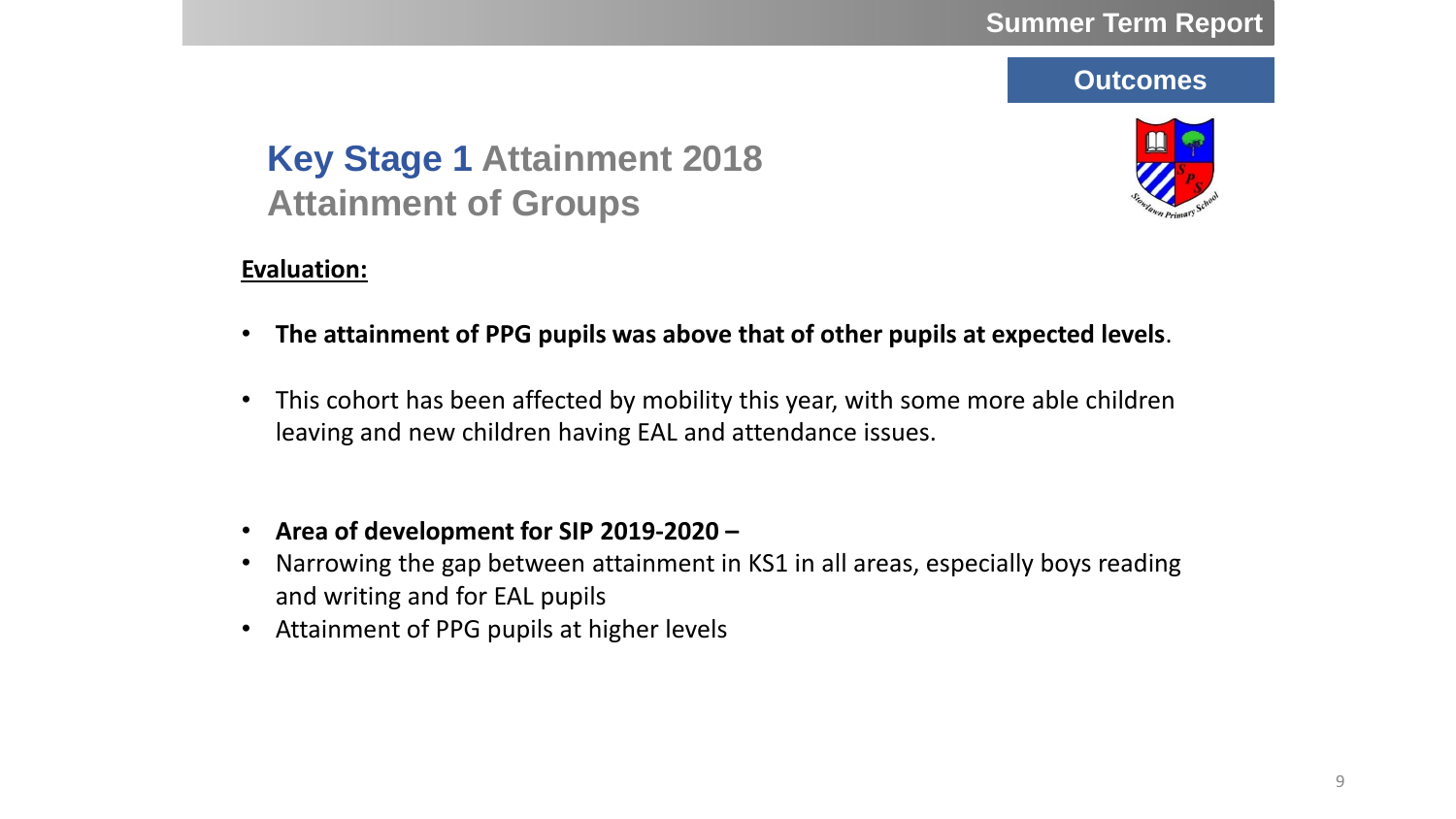

## **Key Stage 2 Attainment 2019**

| <b>KS2 2019</b> | 2019                                       |                                                          |                                                           |                                               |
|-----------------|--------------------------------------------|----------------------------------------------------------|-----------------------------------------------------------|-----------------------------------------------|
|                 | % achieving<br>expected<br><b>Standard</b> | <b>Preliminary National at</b><br>expected standard 2019 | % achieving a high standard<br>(Greater Depth in writing) | <b>Preliminary Progress</b><br><b>Measure</b> |
| R, W, M         | 55%                                        | 65%                                                      | 10%                                                       | na                                            |
| Reading         | 55%                                        | 73%                                                      | 19%                                                       | $-1.07$ (Average)                             |
| Writing         | 74%                                        | 78%                                                      | 10%                                                       | $-0.35$ (Average)                             |
| <b>Maths</b>    | 71%                                        | 79%                                                      | 16%                                                       | $-0.69$ (Average)                             |
| <b>SPAG</b>     | 71%                                        | 78%                                                      | 32%                                                       | na                                            |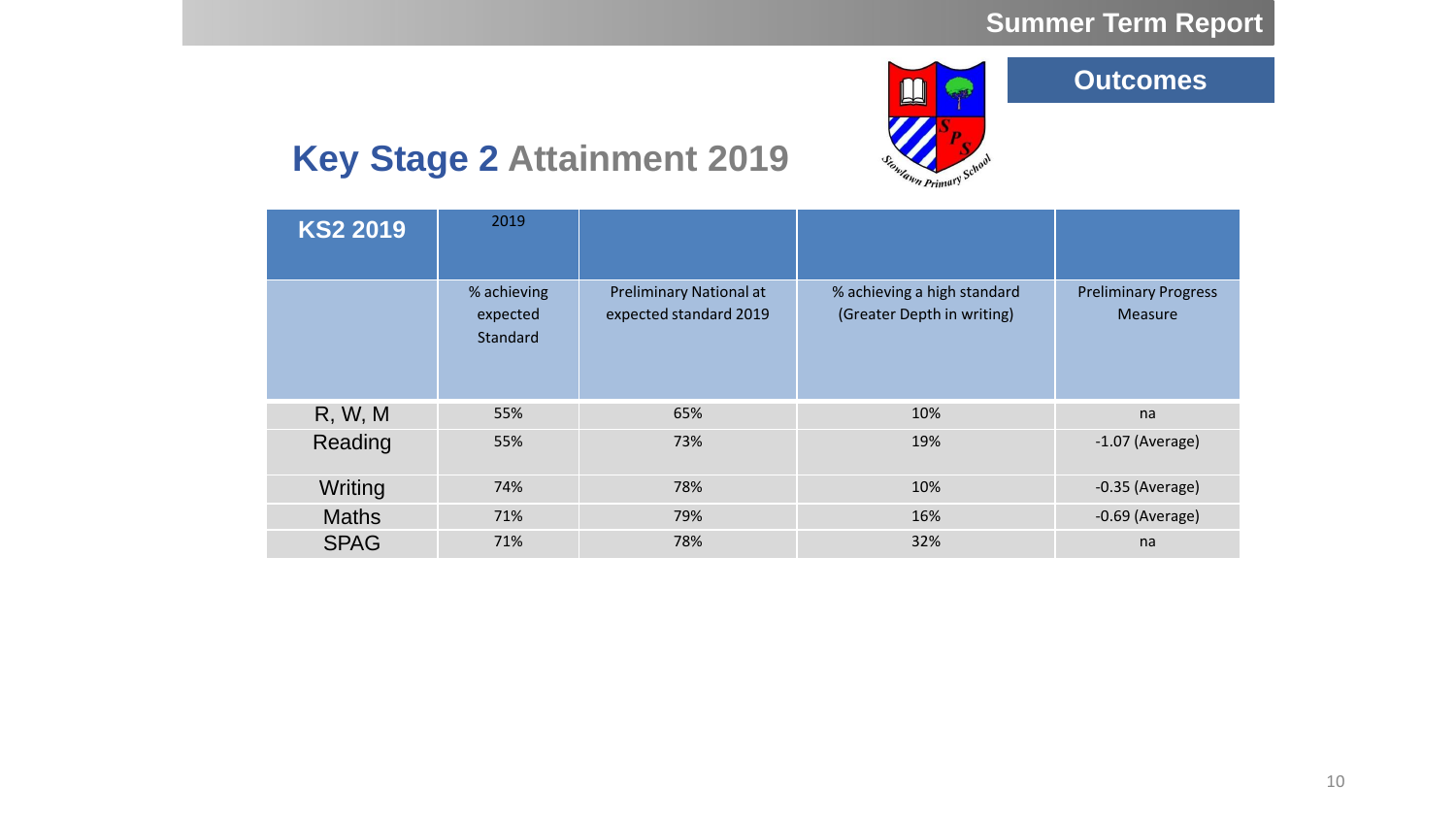## **Key Stage 2 Attainment 2019 Attainment of Groups (updated July 2019)**

|            |                 |                        | Reading        |                                        |                      | Writing                        | <b>Maths</b>                 |  |                 |                    |  |
|------------|-----------------|------------------------|----------------|----------------------------------------|----------------------|--------------------------------|------------------------------|--|-----------------|--------------------|--|
|            |                 | <b>Test Result</b>     |                | <b>TA</b>                              |                      | <b>Test Result</b>             |                              |  |                 | <b>Test Result</b> |  |
| Groups     | Number in group | $100 +$<br><b>TEST</b> | $110+$<br>TEST | $\overline{a}$<br>TA writing at<br>EXS | TA Writing at<br>GDS | Test<br>$100 +$<br><b>SPAG</b> | Test<br>$10+$<br><b>SPAG</b> |  | $100 +$<br>Test | Test 110+          |  |
| All        | 31              | 55%                    | 19%            | 74%                                    |                      | $ 10\% 71\%$                   | 32%                          |  | 71%             | 19%                |  |
| <b>PPG</b> | 14              | 57%                    | 14%            | 79%                                    | 7%                   | 71%                            | 29%                          |  | 79%             | 21%                |  |
| not PPG    | 17              | 53%                    | 23%            | 71%                                    | $ 12\% 71\%$         |                                | 35%                          |  | 65%             | 18%                |  |